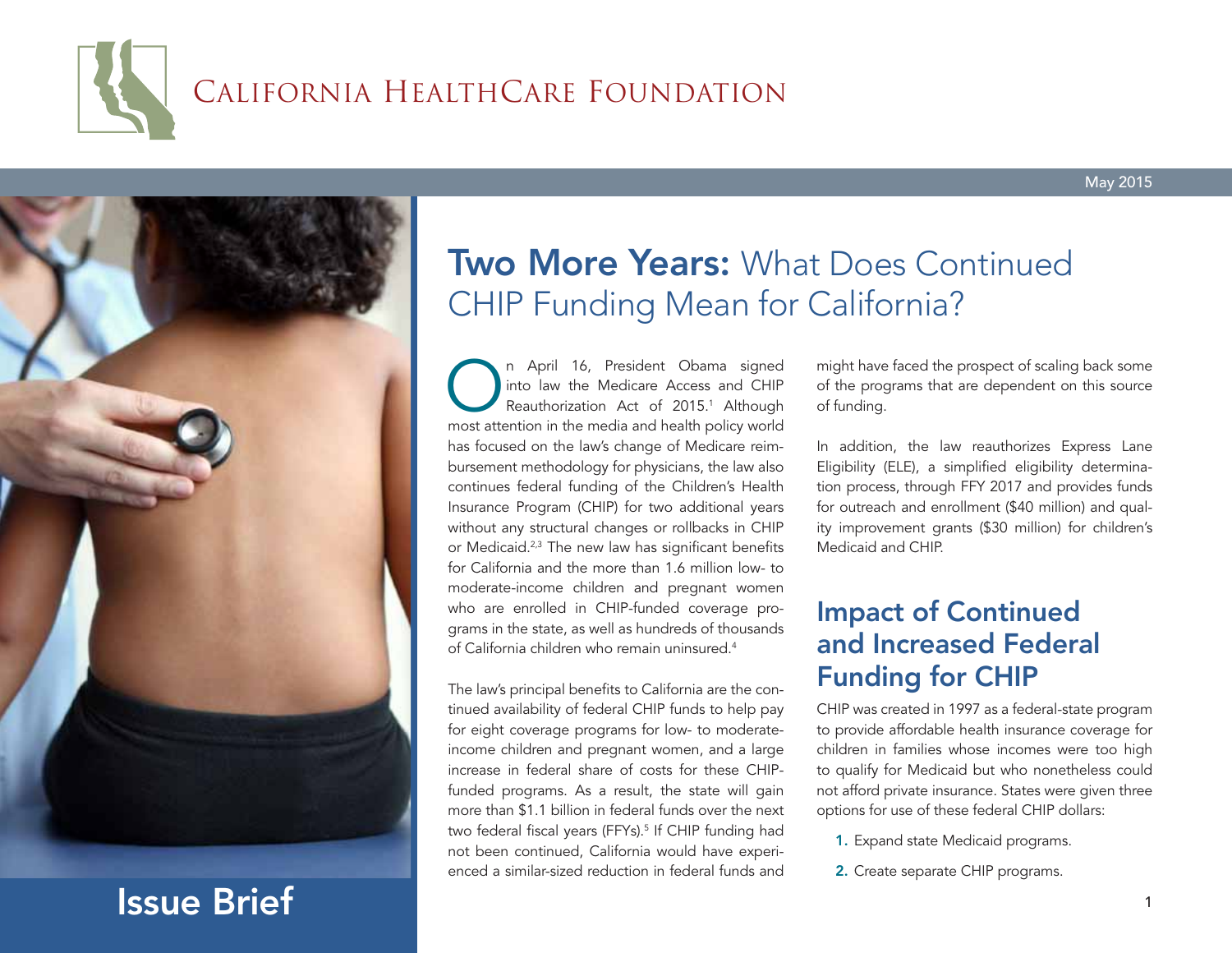California HealthCare Foundation 2

3. Do both — expand Medicaid for children in lower-income families and offer a separate program for children in higher-income families.<sup>6</sup>

In 2002, states were given the additional option of using federal CHIP funds to provide pregnancyrelated services to women who were not eligible for Medicaid — the unborn child option. Subsequently, this option was expanded to provide comprehensive medical benefits for the mother and child during pregnancy and for 60 days postpartum.7

Today, California uses federal CHIP money to support eight coverage programs for children and pregnant women (see Table 1). Two are full-scope Medicaid programs (called Medi-Cal in California) for low- to moderate-income children. Six are separate CHIP programs: two for pregnant women not eligible for Medi-Cal, a related program for children under 2 with family incomes above the Medi-Cal eligibility level, and three county-based programs for children with family incomes above the Medi-Cal eligibility level.

CHIP-funded programs, including CHIP-funded Medicaid, are eligible for federal matching funds at a higher match rate than the rate for regular Medicaid. However, unlike Medicaid, which is an openended entitlement that does not require annual Congressional appropriations, CHIP is funded as a block grant for a specified period. When that period is over, CHIP funding must be renewed to continue federal support for the program at the higher CHIP match rate.

In 2010, the Affordable Care Act (ACA) extended federal CHIP funding until September 2015. At the

same time, the ACA also imposed a "maintenance of effort" (MOE) requirement on CHIP and Medicaid for children (including CHIP-funded Medicaid), meaning states must maintain the Medicaid and CHIP eligibility levels that were in place at the time of ACA enactment until September 2019. This mismatch in timing between funding and the MOE would have been very costly for CHIP-funded programs without an extension of CHIP funding. CHIP-funded Medicaid programs would have been bound by the

MOE requirement, but would have experienced a reduction in the federal share of their program costs from the higher CHIP rate to the regular Medicaid rate. Separate CHIP programs would have been released from the MOE, but would have received no federal funds when their CHIP funds ran out.

At present, the federal government pays 65% of the costs of California's eight CHIP-funded programs (about \$1.4 billion annually). Under the new law,

#### Table 1. California's CHIP-Funded Programs

#### CHIP-Funded Medicaid Programs (subject to the ACA MOE)

- **Eull-scope Medi-Cal** for some children age 1-5 in families with incomes up to 142% of the federal poverty level (FPL), and for some children age 6-19 in families with incomes up to 133% FPL. This includes the CHIP-funded Medi-Cal expansion program launched in 1998 and the ACA-mandated expansion of Medicaid eligibility for children in 2014.
- ▶ Optional Targeted Low-Income Children's Program (OTLICP) for children from birth to age 19 with family incomes too high to qualify for full-scope Medi-Cal but up to 266% FPL. This program is for children who would have been eligible for California's Healthy Families Program before it was merged into Medi-Cal in 2013. It carries monthly premiums for families with incomes above 150% FPL of \$13 per child per month up to a maximum of \$39.

#### Separate CHIP Programs (not subject to the ACA MOE if CHIP not funded)

- ▶ Medi-Cal Expansion Program for Pregnant Women provides pregnancy-related services for pregnant women not eligible for full-scope Medi-Cal in families with incomes above 60% FPL up to 208% FPL, at no cost to families. Uses CHIP unborn child option to draw down federal match.
- ▶ Medi-Cal Access Program for Pregnant Women provides pregnancy-related services for women in families with incomes above 208% FPL up to 322% FPL with no cost sharing by participants. This program is for pregnant women who would formerly have been eligible for California's CHIP-funded Access for Infants and Mothers. Enrollment costs are 1.5% of a family's adjusted annual income after applying standard deductions.
- ▶ Medi-Cal Access Infant-Linked Program for children under 2 in families with incomes from 266% up to 322% FPL born to mothers enrolled in the Medi-Cal Access Program. Like OTLICP, this program carries monthly premiums of \$13 per child up to a maximum of \$39 for families with three or more children.
- ▶ County programs for children under age 19 in families with incomes from 266% up to 322% FPL. Participant costs, including premiums and copayments, vary by county.
- San Francisco County San Mateo County Santa Clara County

Source: State of California Health and Human Services Agency, letter to Congressional committees with jurisdiction over CHIP, October 30, 2014: 12-20, [democrats.energycommerce.house.gov](http://democrats.energycommerce.house.gov/sites/default/files/documents/Combined-States-CHIP-Response-2014-11-6.pdf).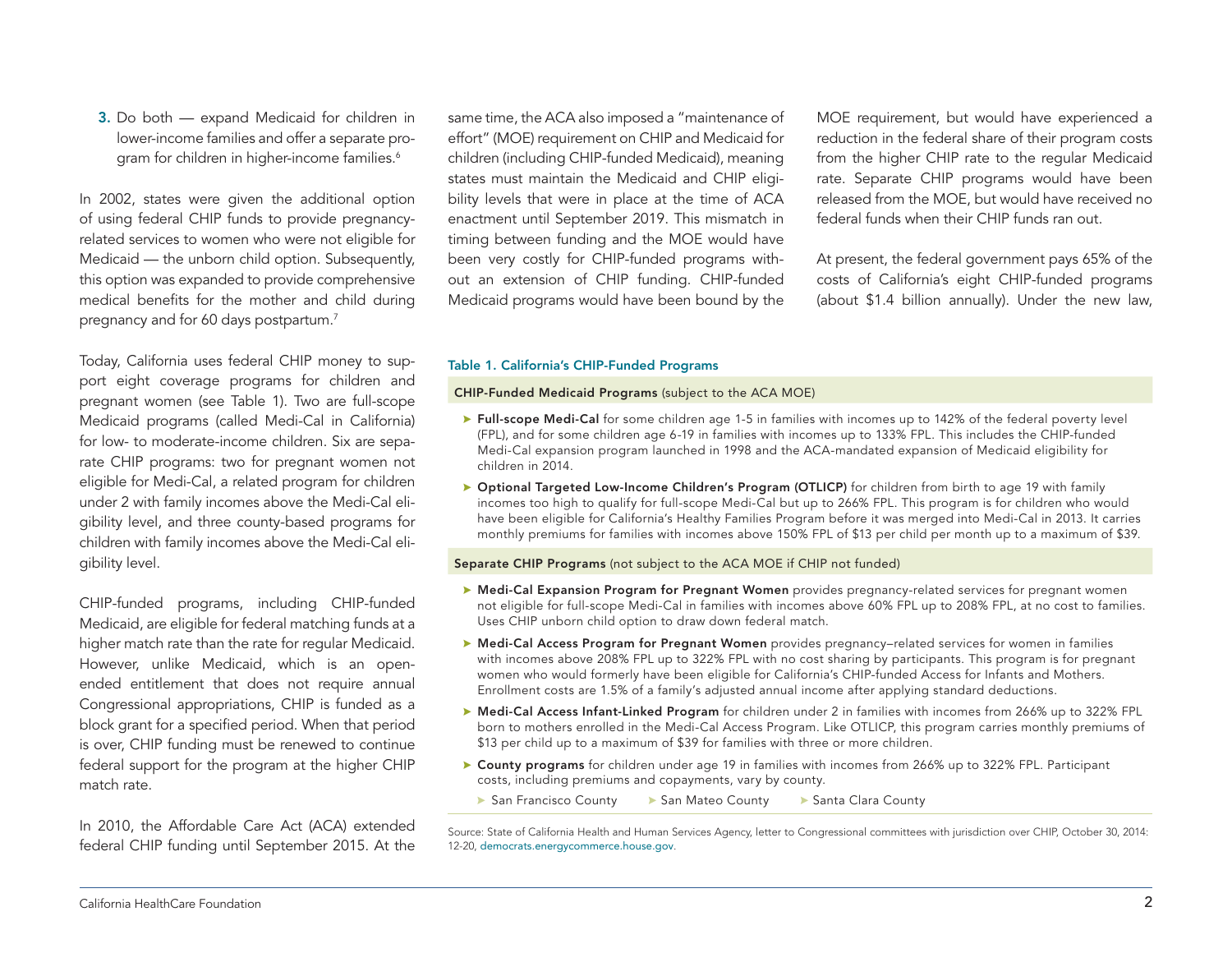however, the federal share of costs for California's CHIP-funded programs will increase to 88%, an increase over current funding levels of \$578 million a year in FFYs 2016 and 2017. If CHIP funding had not been extended, the federal share of cost for California's two Medicaid expansion CHIP-funded programs would have dropped from 65% to 50%, costing the state an estimated \$388 million a year. For California's six separate CHIP programs, the federal share of cost would have declined from 65% to 0%, a loss of approximately \$145 million annually. No longer subject to the ACA MOE, California would also have had the option of ending or scaling back its separate CHIP programs, which would have negatively impacted program participants, lowincome children, and pregnant women.

## Express Lane Eligibility

The new law also extends authorization for ELE for children's coverage programs for two years through September 2017. ELE is a streamlined process to enroll children in Medicaid and CHIP based on verified eligibility criteria from other means-tested programs such as the federal Supplemental Nutrition Assistance Program (CalFresh in California). ELE was included in 2009's Children's Health Insurance Program Reauthorization Act (CHIPRA) to improve enrollment and retention of children in Medicaid and CHIP, but after several extensions, was set to expire in 2015.8

California pilot tested ELE from 2003 to 2006 using school lunch participation to facilitate enrollment of eligible children in Medi-Cal, but the state does not now have a child-specific ELE program.<sup>9</sup> California is, however, engaged in a project that uses an ELE-type

process to help streamline Medi-Cal enrollment for both newly eligible adults and for children based on their participation in CalFresh.10 Since it operates under a waiver, this project is not directly impacted by the extension of ELE for children's coverage. However, the extension of authorization for ELE does open other opportunities for the state to consider ELE mechanisms to facilitate enrollment and retention of children in Medi-Cal.

## Grant Programs

The new law also continues two grant programs launched with the passage of CHIPRA in 2009. One is a competitive grant program (\$40 million total nationwide for two years) to support outreach and enrollment efforts for Medicaid and CHIP. Community-based organizations, health centers, school districts, tribal organizations, and other organizations in California used almost \$11.5 million in grants from three previous cycles of these Connecting Kids to Coverage grants to support a variety of outreach and enrollment activities throughout the state.<sup>11</sup>

CHIPRA also provided money to states for demonstration projects that identified and evaluated promising strategies to improve the quality of children's health care. While California did not participate in the first round of quality improvement grants, the state may have another opportunity to do so under the new law's allocations of \$10 million for demonstration projects aimed at reducing childhood obesity and \$20 million to strengthen pediatric health care quality measures.

## Opportunities and **Challenges**

Although the percentage of children in California who are uninsured has continued to decline in recent years to an estimated 7.4% in 2013, over 460,000 Medi-Cal eligible children remained uninsured in that same year.12 The Medicare Access and CHIP Reauthorization Act of 2015 offers a strong platform to continue growing children's coverage in California over the next two years. Not only has federal funding been renewed for eight important California programs for low- and moderate-income children and pregnant women, but also the federal matching rate for these programs has been increased by 23 percentage points — reducing the state's share of cost for each enrollee to only 12%. The extension of ELE and the additional grant funding for outreach and enrollment, combined with the reduction in the state's share of cost for new enrollees, provide an environment conducive to further growth in enrollment.

The biggest challenge facing California is that the future of federal funding for the state's eight CHIPfunded programs is uncertain after September 2017. Nonetheless, the infusion of over a billion dollars over two years in new federal funds with no new strings attached offers an opportunity to invest in improving children's coverage programs.

In a recent letter to state legislative leaders, six advocacy groups offered suggestions for the use of the new funds: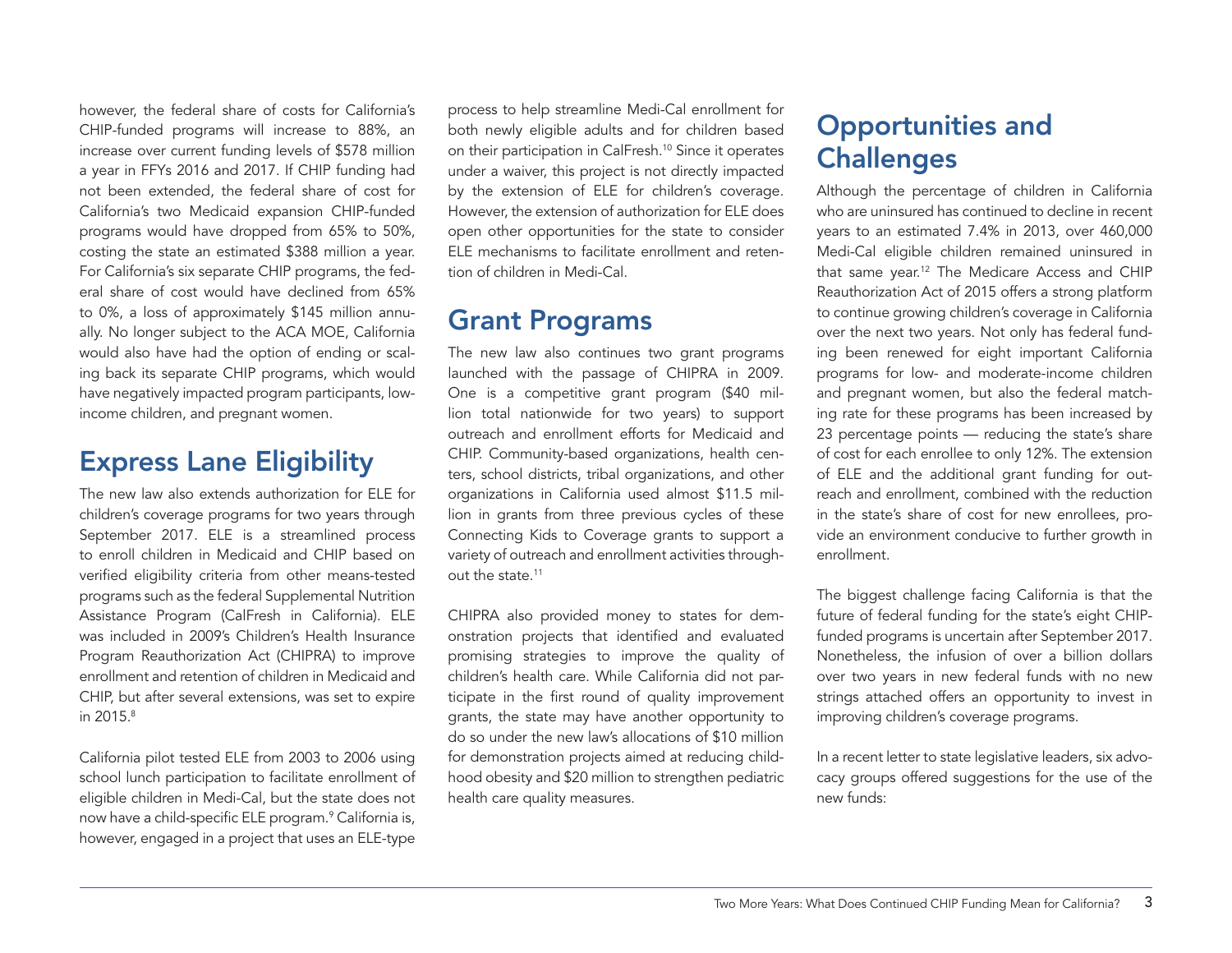- A Improve access in Medi-Cal to providers in known areas of scarcity (dental, primary, and specialty care).
- $\blacktriangleright$  Monitor children's access to care in Medi-Cal, and address newly identified shortage areas.
- $\blacktriangleright$  Increase outreach and enrollment efforts for Medi-Cal particularly focused on children of color, who have lower enrollment rates than other groups.<sup>13</sup>

In addition, funds could be used to expand coverage to children in low- and moderate-income families who are not now eligible for Medi-Cal. It's up to California to make the most of these two years of funding to improve the lives of children.

#### About the Author

Eugene Lewit, PhD, is an independent consultant and consulting professor of Health Research and Policy at Stanford University.

## About the Foundation

The California HealthCare Foundation (CHCF) is leading the way to better health care for all Californians, particularly those whose needs are not well served by the status quo. We work to ensure that people have access to the care they need, when they need it, at a price they can afford.

CHCF informs policymakers and industry leaders, invests in ideas and innovations, and connects with changemakers to create a more responsive, patientcentered health care system.

For more information, visit [www.chcf.org](http://www.chcf.org).

©2015 California HealthCare Foundation